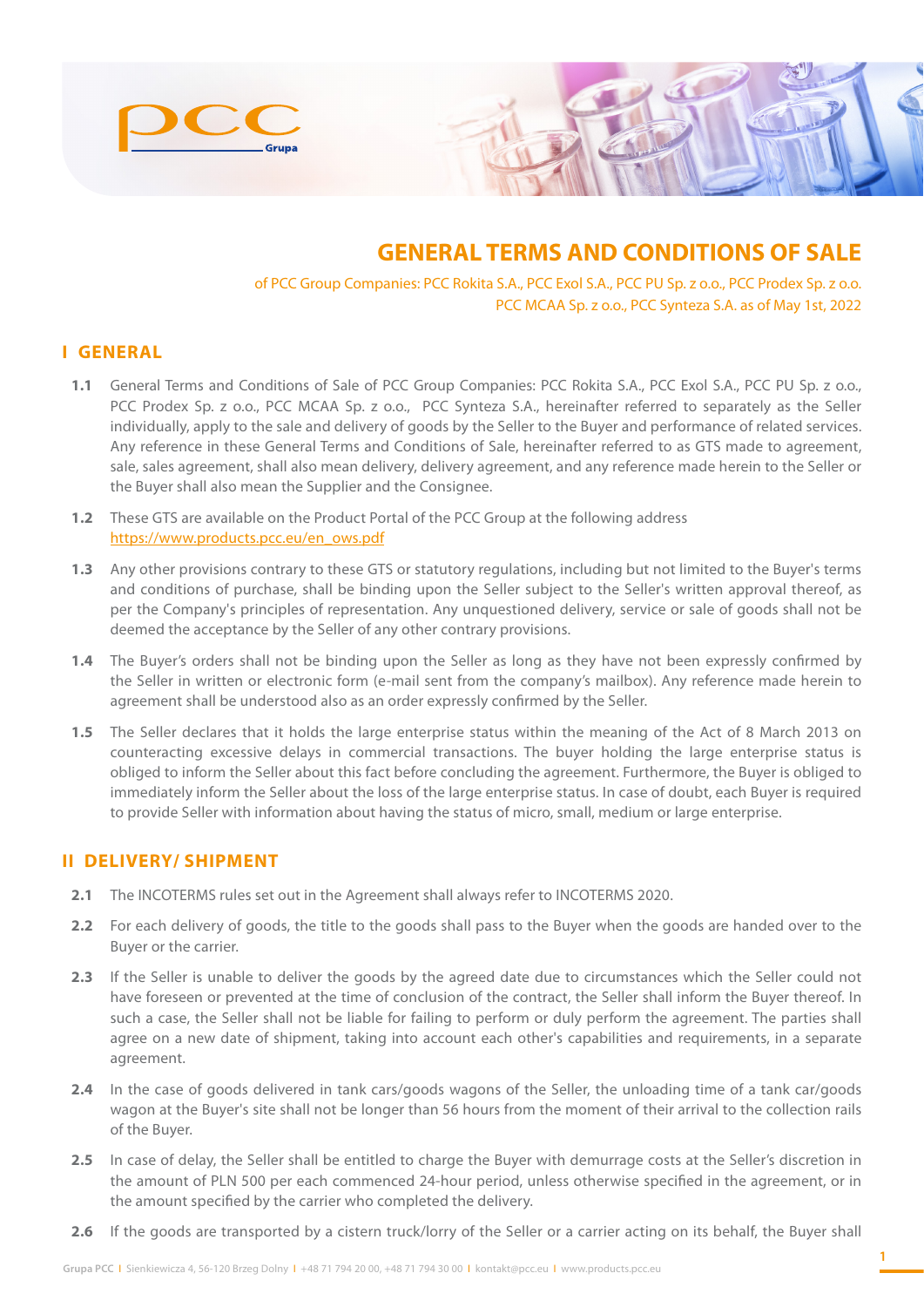unload the cistern truck/lorry forthwith upon its arrival at the Buyer's. If the Buyer fails to unload the cistern truck/ lorry within 4 hours (unless otherwise specified in the agreement) of reporting the arrival of the cistern truck/lorry at the Buyer's, the Seller shall charge the Buyer with the demurrage costs for the respective means of transport. If the Buyer is required to custom clear the goods, the time for unloading the Seller's cistern truck/lorry shall be extended from 4 up to 8 hours.

- **2.7** In the event of any additional costs related to the performance of the agreement, transport, arising from reasons attributable to the Buyer, e.g. related to delivery documentation, delay in returning the packaging or means of transport, as well as due to the Buyer's failure to perform or duly perform its obligations resulting from the delivery base adopted in the agreement, the Seller shall be entitled to demand reimbursement of these costs from the Buyer.
- **2.8** Upon collection of the goods, the Buyer shall check them for compliance with the specification received, inspect them visually and accept the goods by signing, affixing a stamp and the date of goods' receipt on the relevant consignment note, a copy of which shall be returned by the Buyer to the Seller upon receipt of goods.
- **2.9** Unless otherwise provided in the agreement, the Seller is entitled to deliver goods in parts and invoice them separately. Any delay in delivery shall not relieve the Buyer from the obligation to accept the delivery and to pay for it. The delivery of the quantity of goods lesser than agreed between the parties shall not entitle the Buyer to refuse acceptance of the goods, and in such a case the Buyer shall be obliged to pay the appropriate part of remuneration for the delivered quantity of goods.
- 2.10 If the Seller has specified the country of goods' destination (Territory) in the agreement, the Buyer shall not be entitled to resell the goods actively outside the Territory.
- **2.11** In the event of failure to perform or duly perform the agreement by the Buyer, and in particular in the event of delay in acceptance of the goods, the Seller may charge the Buyer with a contractual penalty in the amount of 10% of the gross value of the goods complained. The penalty is payable at the first written request of the Seller. The Seller may seek compensation from the Buyer in excess of the contractual penalty stipulated, pursuant to the provisions of the Civil Code.

## **III PACKAGING**

- **3.1** If the goods are delivered to the Buyer in a returnable packaging, the Buyer shall return the empty returnable packaging to the address specified by the Seller, in a non-deteriorated condition, allowing for normal wear and tear, within 60 days of delivery of the goods in such a packaging, unless otherwise specified in the agreement.
- **3.2** In case of failure to return the returnable packaging within 60 days of delivery of the goods in such packaging, the Seller shall issue an invoice for the sale of the aforementioned returnable packaging, by the date specified in the Goods and Services Tax (VAT) Act, as per the average market value of the packaging. If returned packaging is damaged, incomplete or contaminated with substance other than the delivered goods, the Seller may refuse to accept such packaging and charge the Buyer with the price of new packaging.

#### **IV SETTLEMENTS**

**4.1** Unless otherwise specified in the agreement, all invoices of the Seller shall be paid by the Buyer by wire transfer to the Seller's account, in full amount and without deducting any bank costs.

In case of international settlements, the Buyer shall bear the cost of its bank and intermediary banks.

The Seller declares that its bank shall not charge fees for incoming payments. In order to settle the transfer costs properly, the Buyer shall choose the OUR cost option. The payment shall be deemed timely effected, if the relevant payment for the goods sold is credited to the Seller's account before or on payment due date.

- **4.2** Any default in payment shall be subject to statutory interest charged for each day of default. In case of delay, the Seller may also claim damages.
- **4.3** If the trade credit granted by the Seller is overdrawn or if the Buyer is in delay with payment, the deliveries shall be made by the Seller only after prior payment by the Buyer of the liabilities that exceed the limit of the trade credit and all other monies due. Overdraft or delay in payment may also constitute grounds for refusing to perform further deliveries, including the already confirmed deliveries. Any payments of the Buyer, may be credited first against any interest due and the most overdue liabilities.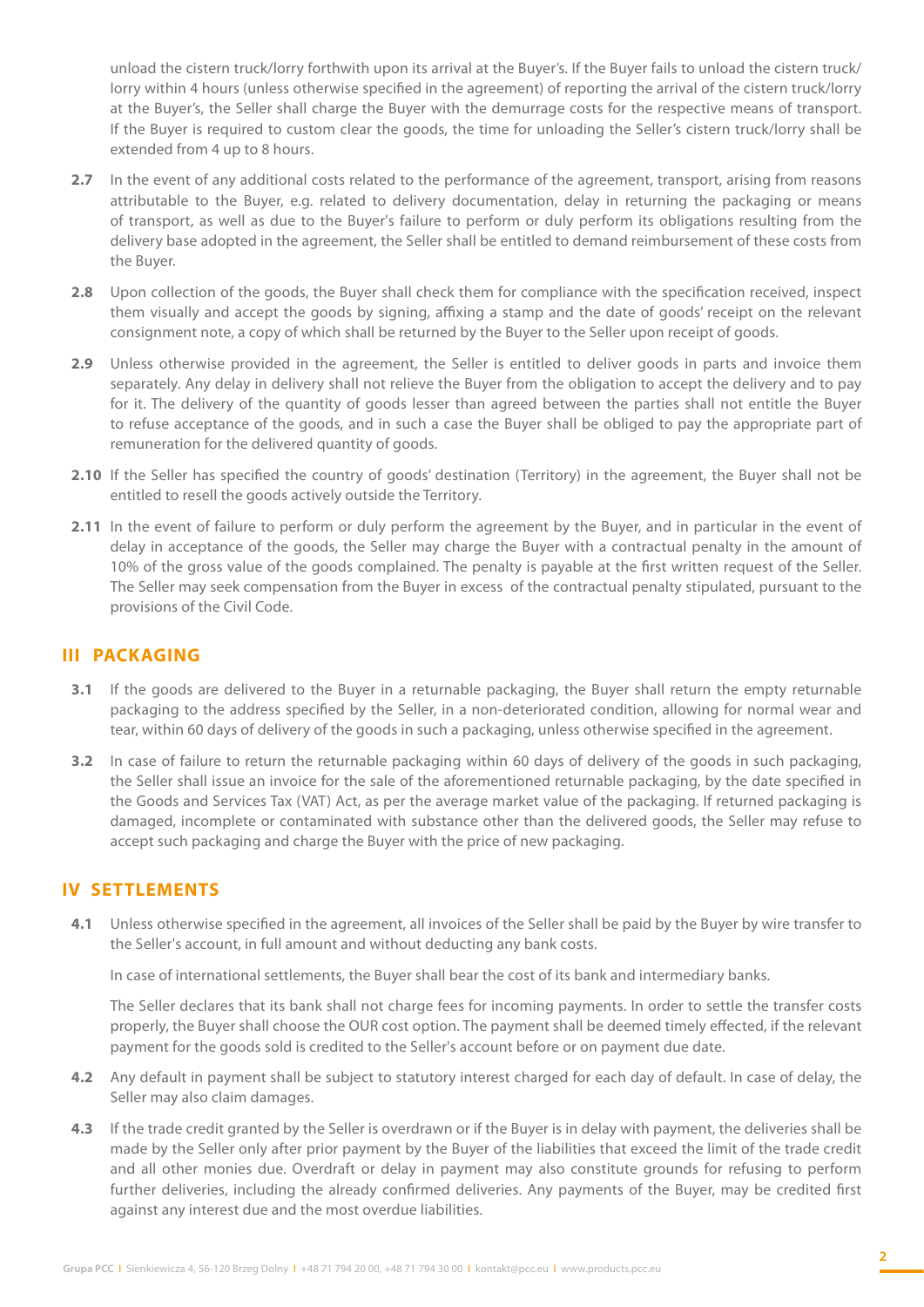- **4.4** The Buyer acknowledges that its trade credit limit may be changed without giving a reason.
- **4.5** Check payments shall not be accepted, unless stated otherwise herein.
- **4.6** The Buyer's claims shall not serve as grounds for the Buyer to suspend payment due to the Seller. The Buyer's receivables may not be set off against the Sellers receivables.
- **4.7** Any change to the Seller's bank account shall be additionally confirmed by the Seller in order to be effective.

## **V COMPLAINTS, LIABILITY FOR FAILURE TO PERFORM OR DULY PERFORM THE AGREEMENT**

**5.1** Subject to the provisions of section 5.8 and the agreed INCOTERMS 2020 conditions, the Seller shall be liable for the quality of goods delivered as evaluated at the time of loading at the Seller's plant, only to the extent of compliance with the technical specification of the product.

Any quality parameters of the goods agreed by the Parties which deviate from the technical specification of the goods shall be binding if incorporated in the agreement.

Samples of goods provided to the Buyer do not give rise to any express or implied liability of the Seller, including liability for the quality, description, applicability under certain conditions or fitness for a specific purpose.

- **5.2** The Buyer shall determine the quantity of goods purchased by weighing the goods in the packaging in which the goods were delivered by the Seller, using a scale with a valid legalisation certificate. Any quantity complaints resulting from the measurement of weight conducted after reloading/pouring the goods to another packaging and complaints resulting from the weight measurement with a scale without a valid legalisation certificate shall not be considered by the Seller. The quantity difference not exceeding 1% of the delivered goods may not be the basis for complaint or any other claims of the Buyer.
- **5.3** Quantity, quality, logistic and other complaints shall be forthwith submitted by the Buyer to the Seller in writing or by electronic mail, not later, however, than within 7 days of goods receipt or else a complaint shall not be considered and the Buyer shall lose its rights to raise any claims with respect to the same, unless the defect could not have been detected despite having examined the goods at the time and in the manner accepted for goods of this kind.

Latent defects in the goods sold shall be reported by the Buyer to the Seller immediately upon discovery, not later, however, than within 7 days of discovery, or else a complaint shall not be considered and the Buyer shall lose its rights to make any claims with respect to the same, provided, however, that the Buyer's right to report a latent defect in the goods expires after one year of goods' receipt or after the date of expiry of the goods, whichever is sooner.

- **5.4** For a complaint procedure to be commenced, the Buyer is required to describe the defect in detail by the Buyer and provide the Seller with:
	- a. in the event of a quality complaint: (1) the results of the Buyer's goods' quality testing performed in an appropriate manner and at an appropriate time, and in case such test has not been conducted – a sample of goods. Such sample shall be obtained by the Buyer during unloading of goods at the latest, immediately after removal of the seals/opening of the packaging in such a way as to ensure that the sample is representative for the goods. In the case of a complaint relating to more than one means of transport/package, the result of the test should be provided for each means of transport/package separately;
	- b. in the event of quantity and logistic complaint: written note containing: description of a problem, the condition of the seals/packaging, signature of the Buyer, signature of the driver of the vehicle or the Buyer's declaration that the driver refused to sign the document. A note template damage protocol is available at [https://files.pcc.pl/ShippingDamageReport.](https://files.pcc.pl/ShippingDamageReport)

If the problem relates to the quantity of goods, the following shall be required: weight certificate, weight legalisation certificate, recording and/or pictures from the monitoring system taken of the vehicle driving onto the scale or a Buyer's declaration on the lack of monitoring of weighing process.

The Seller may require that the Buyer provides documents other than those mentioned above, which may constitute evidence in the complaint proceedings.

**5.5** The Seller shall entertain the submitted complaint within 21 days of the receipt of complete documents. The above shall not apply if the Seller's decision concerning the complaint submitted requires additional information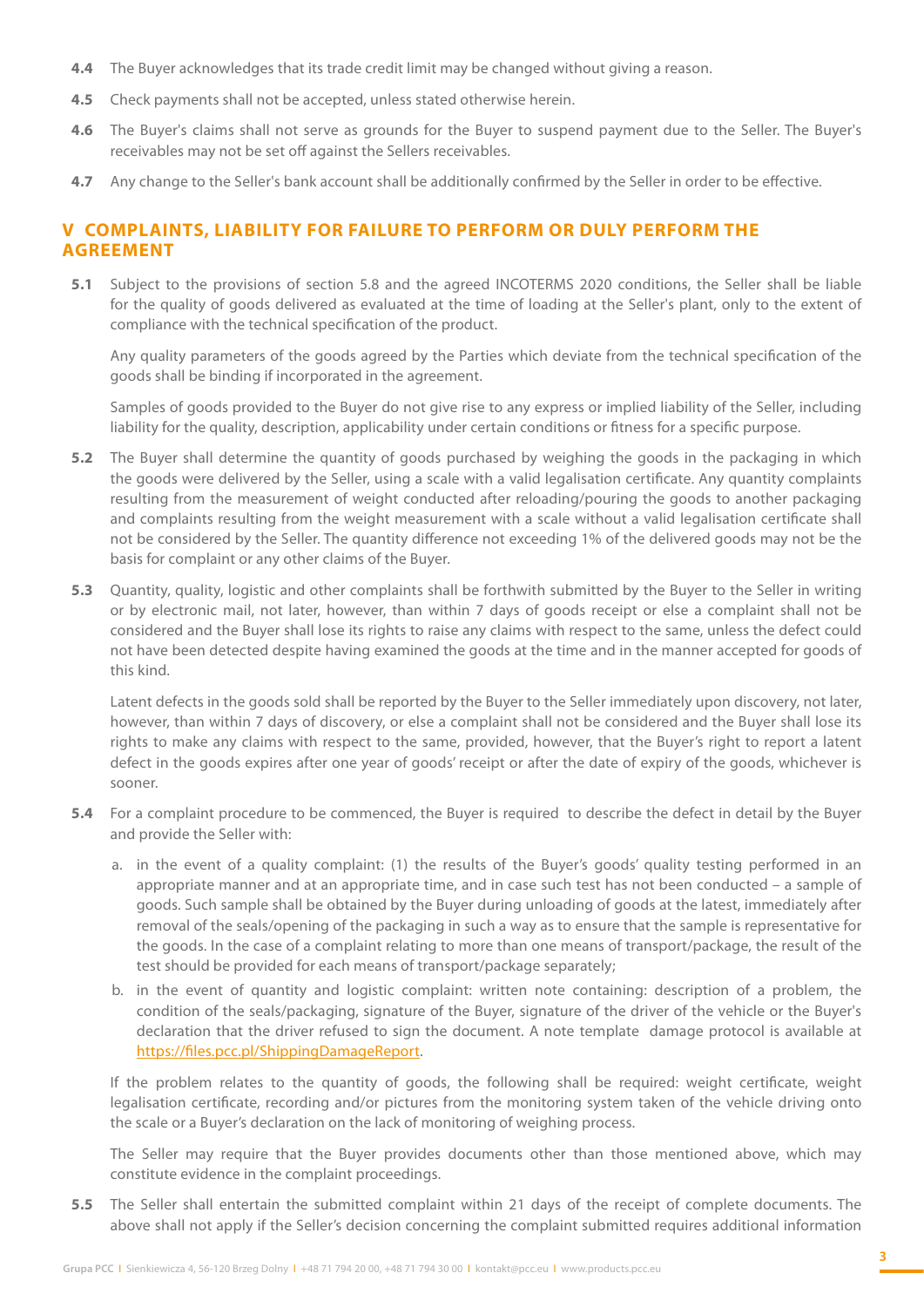and/or Buyer's opinion and/or opinion/expert report from independent entities. In such case, the Seller shall notify the Buyer thereof, specifying an expected date of complaint resolution. Failure to entertain the complaint within the above said period or by another specified date shall not constitute the acceptance of the complaint.

**5.6** If the complaint is acknowledged, the Seller shall choose the manner of complaint resolution, at its own discretion. The Seller may only be obliged to: in the case of quality complaints reduce the sale price of the delivered goods accordingly or return the goods and deliver the same quantity of goods free from defects instead of the defective ones; in the case of quantity complaints reduce the sale price in accordance with the actual quantity of delivered goods or perform a supplementary delivery.

In particular the Buyer may not raise any further claims with respect to such complaints, i.e. it may not require the remedy of the damage incurred by the Buyer due to the lack of the properties of goods that had been declared by the Seller.

- **5.7** Neither Party shall be deemed in breach of its obligations due to force majeure defined herein as any external, extraordinary event, which could not have been foreseen and avoided by a Party, despite the exercise of due diligence. For the avoidance of doubt, the following shall be regarded as circumstances of force majeure: natural disasters (fire, flood, other natural phenomena), war, riots, strikes, hacker attacks, disturbances in the supply of raw materials to the Seller, failure of installations or equipment of the Seller, as well as acts of public authority. A Party affected by Force Majeure event shall immediately notify the other thereof, specifying its expected duration.
- **5.8** Unless GTS or the agreement provides otherwise, the Seller's liability towards the Buyer arising out of any default is limited only to the value of the lot to which the claim pertains. The Seller shall not be liable for any loss of profits, indirect damage, loss of Buyer's profits or losses incurred by any third parties.
- **5.9** The Seller's liability for the quality of the goods shall be excluded if the Buyer knew about of a defect in the goods at the time of delivery.
- **5.10** The Seller's liability under warranty pursuant to the Civil Code is excluded.

# **VI SUPPORT ACTIVITIES**

- **6.1** The technical support activities relating to the sale of the Seller's goods shall be performed by the Seller voluntarily and solely for the purpose of demonstration of the properties and possible applications of the Seller's products. The above activities may be discontinued at any time, regardless of the deliveries of the Seller's goods, and the Buyer shall raise no claims in this respect.
- **6.2** Any suggestions, recommendations, solutions and instructions provided in any form by the Seller's technical consultants or other employees, and the results of other consultations and analyses conducted as part of the technical support are the results of tests conducted in laboratory conditions and shall constitute only general guidelines for the efficient use and processing of the Seller's goods.

The Buyer is recommended to independently verify the suggestions, recommendations, solutions and instructions provided, as well as the results of other consultations and analyses conducted as part of the technical support, prior to their application in the real manufacturing conditions.

**6.3** Unless otherwise stipulated in the agreement concluded with the Buyer, the Seller shall not be held liable for the Buyer's achieving the effects of use of the Seller's goods and/or the application of the suggestions, recommendations, solutions and instructions provided by the Seller, and the results of other consultations and analyses conducted as part of the technical support, and for the outcomes of any Buyer's use of such suggestions, recommendations, solutions and instructions, and the results of other consultations and analyses conducted as part of the technical support.

# **VII APPLICABLE LAW AND DISPUTES RESOLUTION**

- **7.1** If the Buyer has a registered office on the territory of the Republic of Poland, to all matters not provided for in the agreement and in these General Terms and Conditions of Sale, the provisions of the Polish law shall apply, and any disputes arising out of the agreement shall be resolved by the common court of law having jurisdiction over the registered office of the Seller.
- **7.2** Where the Buyer has a registered office outside the territory of the Republic of Poland, to all matters not provided for in the agreement and in these General Terms and Conditions of Sale, the Polish law shall apply, with the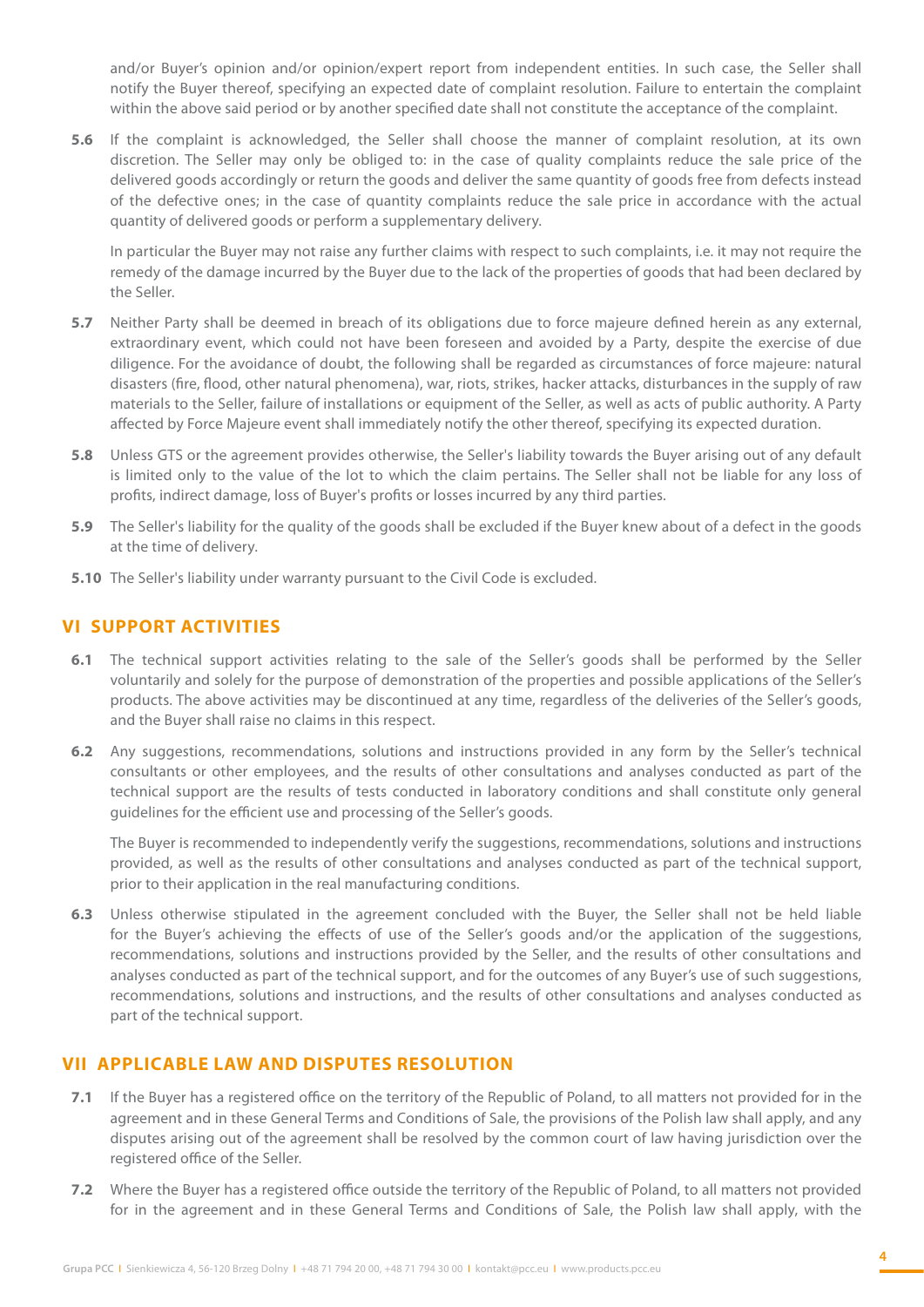exclusion of the United Nations Convention on Contracts for the International Purchase of Goods of 11 April 1980 (CISG), regardless of whether the Buyer has its registered office in a CISG contracting partner country or not. Any disputes related to the agreement shall be resolved by the Court of Arbitration at the Polish Chamber of Commerce in Warsaw, in accordance with the Rules of Procedure of the court. Each party is obliged to voluntarily and immediately execute the decision of the Court of Arbitration at the Polish Chamber of Commerce in Warsaw.

#### **VIII STOCK EXCHANGE AND BUSINESS SECRET**

- **8.1** The Buyer accepts and acknowledges that the companies: PCC PU Sp. z o.o. and PCC Prodex Sp. z o.o. belong to the PCC Rokita Capital Group. The Buyer accepts and acknowledges that PCC Rokita S.A. and PCC Exol S.A., as issuers of securities listed on the Warsaw Stock Exchange, are subject to a number of regulations of European Union concerning the protection of confidential information on the capital market, in particular to the provisions of Regulation (EU) No. 596/2014 of the European Parliament and of the Council of 16 April 2014 on market abuse, the provisions of Trading in Financial Instruments Act dated 29 July 2005 and the provisions of the Act dated 29 July 2005 on Public Offering and Conditions Governing the Introduction of Financial Instruments to Organized Trading and Public Companies. Therefore, the information resulting from implementation of this agreement may constitute confidential information within the meaning of Art. 7 of the Regulation on market abuse. Any disclosure or use of confidential information in a manner inconsistent with this agreement is prohibited. The prohibition of disclosing confidential information shall not apply in a situation when it must be disclosed for the purpose of performance of obligations resulting from regulations of generally applicable law, in particular, it shall not apply with respect to PCC Rokita S.A. and PCC EXOL S.A. in relation to the obligation of these companies to immediately publish the confidential information relating directly to such companies and there is no obligation to consult the content and the fact of publication itself with the Buyer.
- **8.2** Any information and documents concerning the agreement and its execution constitute a business secret of the Seller and cannot be disclosed to third parties without its written consent or otherwise used by the Buyer. This applies also to the information of which the Buyer learnt accidentally and in relation to the conclusion and execution of the agreement.

## **IX PRINCIPLES OF SUSTAINABLE DEVELOPMENT**

- **9.1** One of the main strategic assumptions of the PCC Group companies is to strive for a balance between economic profitability of the business and broadly understood social interest and responsible management of the organization. The PCC Group conducts its activities responsibly, observes national and international standards in evaluating ethical behaviour of its employees and other groups of shareholders, respecting human and workers' rights, and caring for the environment.
- **9.2** Issues of sustainable production and consumption, as well as the social responsibility are important at all levels of PCC Group's activity. Through the implementation of management systems, the applicable Codes of Ethics, and the activation of the Sustainable Development Strategy throughout the whole value-chain, we strive to promote the principles of our Corporate Social Responsibility (CSR) policy among the shareholders.
- **9.3** Ethical priorities within the PCC Group are mainly related to areas such as anti-discrimination, respect for human rights and environmental protection. These values are taken into account in the decision-making processes undertaken at each level of the organization. The PCC Group complies with all applicable laws, regulations and standards, including international principles of Corporate Social Responsibility (CSR). The Seller undertakes activities related to the shaping of proper economic and social relations and expects the same from its Clients in Poland and worldwide.
- **9.4** The key issues regarding our ethical culture are contained in the current Ethics Boo[k \(https://files.pcc.pl/en/](https://files.pcc.pl/en/Codeofconduct) [Codeofconduct\),](https://files.pcc.pl/en/Codeofconduct) the provisions of which are addressed both to the employees and external shareholders of the PCC Group. We therefore expect all Buyers to respect the principles outlined in the aforementioned document. Respecting the values and principles outlined in the book is an extremely important aspect of our cooperation which should be based on mutual respect, transparency and other ethical values.
- **9.5** The Buyer therefore declares that in its cooperation with the Seller, it is responsible for the consequences of its conduct and applies uniform standards in the assessment of ethical conduct of employees and third parties, the respect for human and workers' rights and environmental protection.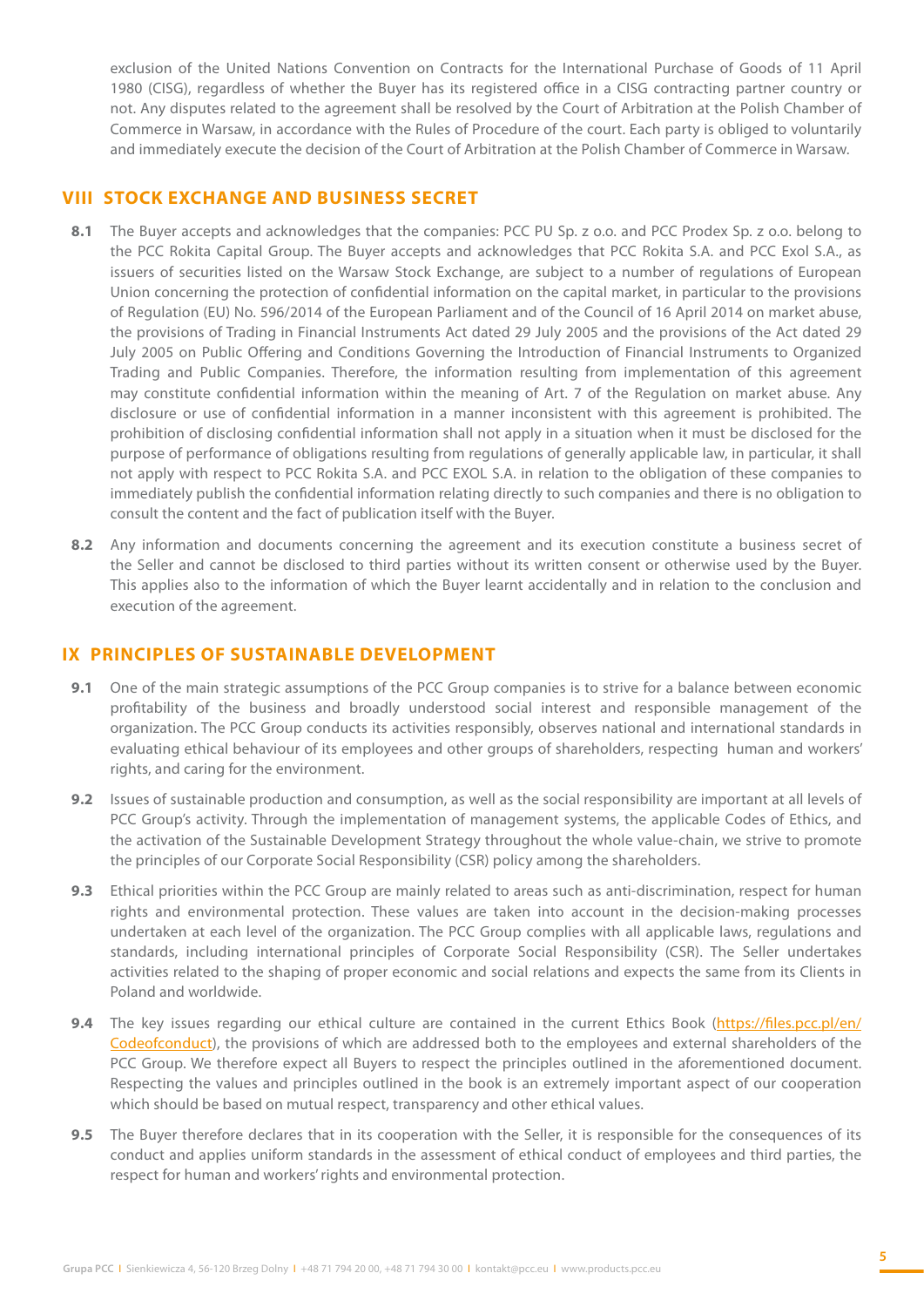# **X PROTECTION OF PERSONAL DATA**

- **10.1** The Seller is the Controller of the personal data made available by the Buyer in connection with the conclusion and performance of the contract, e.g. contact persons and employees/co-workers. The Seller may be contacted at its address regarding the protection of personal data.
- **10.2** Personal data may be processed by the Seller for the purpose of:
	- a. conclusion and performance of the contract for the term of these contracts the data processing is necessary to conclude the contracts;
	- b. maintaining contact with the Buyer for the period necessary to respond to an inquiry or to take such actions - the basis for processing is to pursue the controller's justified interests or to take action at the request of the Buyer in order to conclude a contract, if any;
	- c. fulfilling the legal obligations of the Seller (e.g. tax, accounting obligations, or obligations regarding handling of a complaint) – for the duration of these obligations or for the period necessary to prove the fulfilment of these obligations by the entities authorised to control the Seller in this respect – the basis for processing is the legal obligation incumbent on the controller;
	- d. establishing, defending and pursuing claims for the period after which the claims are time-barred (e.g. under any contracts) or for the duration of any proceedings – the basis for the processing is the legal obligation incumbent on the controller.
- **10.3** The scope of personal data processing includes the necessary and required information for the performance of the contract, in particular: name or business name; NIP [VAT Reg. No.] number; address; e-mail address; contact telephone number.
- **10.4** Personal data may be shared with third parties only to the extent permitted by law, for the purpose and to the extent necessary for the proper performance of the contract. The Seller may entrust the processing of personal data of the Buyer to third parties for the purpose of performing activities related to the performance of the contract as well as for the purpose of asserting claims or protecting against claims. These entities may include in particular: couriers, external consulting companies (including legal, audit, tax, marketing and accounting companies); external IT specialists; entities supporting the Seller in handling correspondence; entities cooperating with the Seller as part of sales services; entities from the PCC Group that provide some of the above services to the Seller.
- **10.5** The Buyer may:
	- a. access its personal data;
	- b. demand that the processing of its personal data be restricted and the data be corrected;
	- c. require that its personal data be deleted (e.g. where it has been unlawfully processed);
	- d. transfer the personal data which the Buyer has provided to the controller and which is processed by automated means, and the processing is carried out on the basis of a consent or a contract, e.g. to another controller;
	- e. object to the processing of personal data based on the prerequisite of necessity for purposes arising out of the legitimate interests pursued by the controller or a third party, including in particular processing for marketing purposes;
	- f. lodge a complaint with the authority competent for the protection of personal data.
- **10.6** The Buyer's personal data may exceptionally be transferred to the Seller's partners processing it outside the European Economic Area (EEA), but only to the extent necessary for the provision of services by such partners to the Seller. The security of the Buyer's personal data is ensured by the relevant security measures, including standard contractual clauses approved by the European Commission. The Buyer may receive a copy of the information on security measures used with respect to personal data being transferred to countries outside the EEA, in particular by contacting the Seller.
- **10.7** Additional information on the rules of processing personal data by the Seller is available at <https://odo.pcc.pl>.

#### **XI SANCTIONS**

**11.1** The Buyer represents that neither it nor any of its related parties (as defined in sec. 3 item 43 of Accounting Law "Related Parties"), does not breach and complies with any restrictive, limiting or discriminatory measures in trade or economic fields adopted by a Sanction Authority with the aim to force to changer ones policies or specific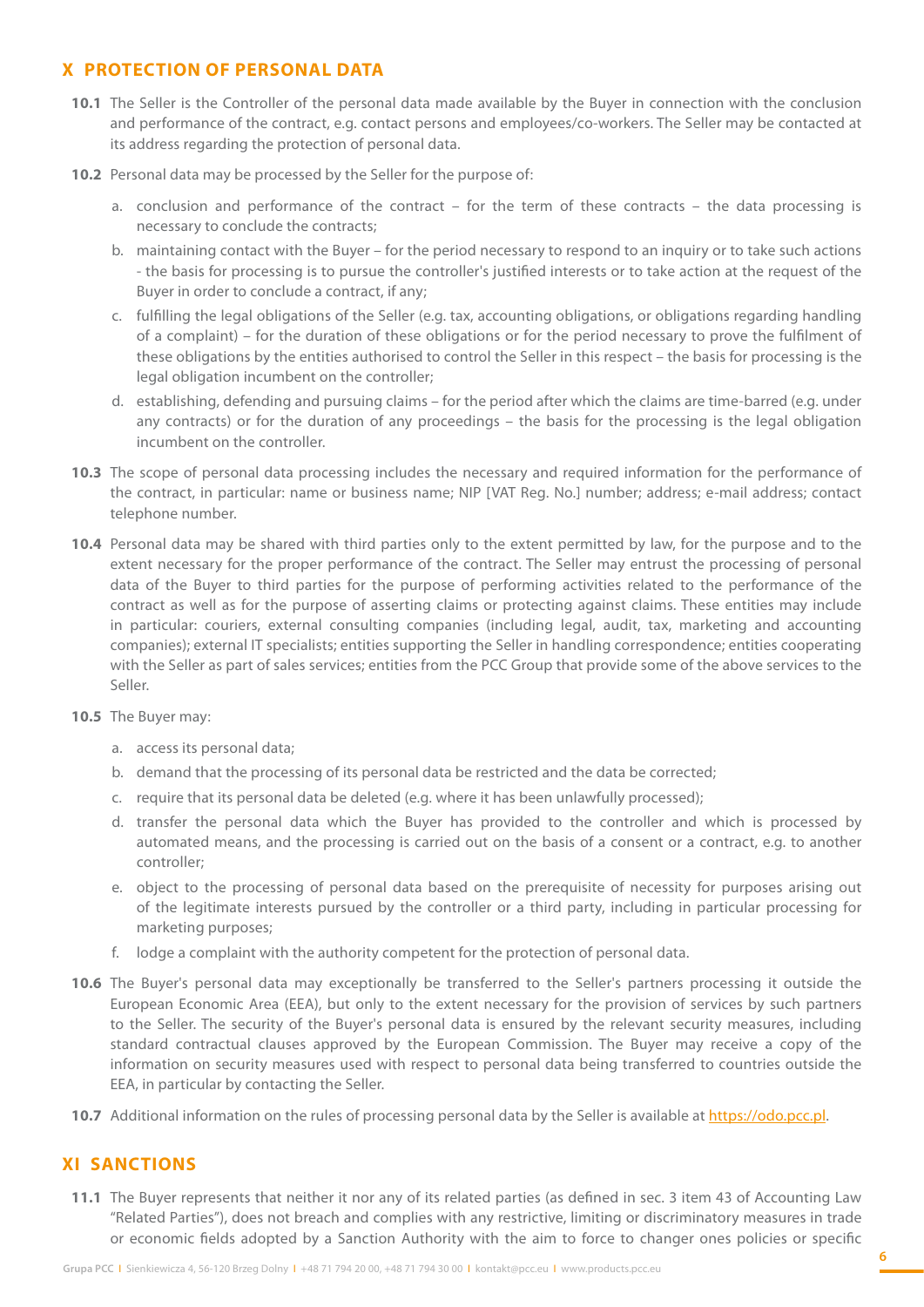actions ("Sanctions"), implemented in relation to any of the following categories: (i) states, (ii) groups of states, (iii) natural persons, (iv) legal entities ("Sanctioned Persons"). Sanctions can be expresses in particular by virtue of partial or total import/export ban, entry/exit ban to a specific territory, asset freeze, prohibition of financial settlements or investments in/with Sanctioned Persons. For the purpose of these GTS' a "Sanction Authority" means (i) any supranational organization as well as its institution bodies, which has not been listed in the following subitems, (ii) any states not listed in the following subitems, (iii) the European Union and its institutions, (iv) the United States of America and its federal institutions

- **11.2** Neither Party shall be obligated to fulfil its obligations, if it would be a violation of Sanctions binding that party. In case, the performance of the agreement would violate the Sanctions or it can be constructed as violating/ circumventing the Sanctions, the Seller will be entitled to, , at its sole discretion, to inform the other Party about:
- **11.2.1** suspension of the performance of the Agreement;
- **11.2.2** termination of the Agreement with immediate effect, if it can be asserted in a justified manner that the Sanction will be in force for a period of time which makes the performance of the Agreement not possible or useless for the Seller. In case the Seller will be obligated to make any payments to the other Party for the already performed part of the Agreement, that the Buyer's obligation to make such payment shall be: (i) suspended until making of such payment shall cease to be in violation of the Sanctions or (ii) the Seller may withdraw from that part of the Agreement within 12 months from the time it was made aware of the Sanctions, and return of performed part of the Agreement to the Buyer. In any case the Seller shall not be liable to the Buyer for any actions made by the Seller to abide with the Sanctions.
- **11.3** Notwithstanding the above, the Buyer will not resell the products purchased from the Seller to any Sanctioned Person.
- 11.3.1 On a written request made by the Seller, the Buyer:
- 11.3.1.1 will deliver, without undue delay, documents confirming the final destination of the sold products;
- 11.3.1.2 if the Seller would be obligated to provide the documents indicated above, on a request from an administrative body, the Buyer will deliver them within a time which will enable the Seller to fulfil such request.
	- **11.4** For the avoidance of doubt, failure to provide the documentation referred to in clause 11.3.1 will be deemed to be a reasonable suspicion that the Buyer is subject to Sanctions or that the Buyer is attempting to evade Sanctions and the Seller will in such circumstances be entitled, at its sole discretion, to exercise the rights referred to in clauses 11.2.1 or 11.2.2 and the period for exercising such rights will be calculated from the refusal/non-receipt of the documents within the period specified by the Seller.
	- 11.5 The Buyer undertakes to indemnify the Seller from any liability including from fines, penalties or expenses (including, among others, court fees) that the Seller may incur due to the Buyer or its affiliates breaching the Sanctions and - if possible - join such proceedings if it was initiated against the Seller. In the case of imposing the above-mentioned fines, penalties or expenses, the Buyer shall promptly reimburse the Seller for their value. In case the Buyer, violated any obligation imposed in this section 11., it will be obligated to pay the Seller a contractual penalty equal to 30% value of the sales in the 12 months preceding the act being the violation. The Seller may request compensation exceeding the value of the contractual penalty pursuant to the civil code.

# **XII FINAL PROVISIONS**

- **12.1** The Buyer may transfer its rights and obligations under the agreement only upon the Seller's written consent under pain of nullity.
- **12.2** After the conclusion of the contract, any and all prior negotiations and correspondence between the parties shall be null and void.
- **12.3** In case of any discrepancy between the content of the agreement and the content of these GTS, the provisions of the agreement shall prevail.
- **12.4** All annexes to the agreement shall form an integral part hereof. In the event of conflict between the annexes and the agreement, the provisions of the agreement shall apply.
- **12.5** Any amendments or additions to the agreement must be made in writing in the form of an annex approved by both parties, unless otherwise specified in the agreement or GTS.